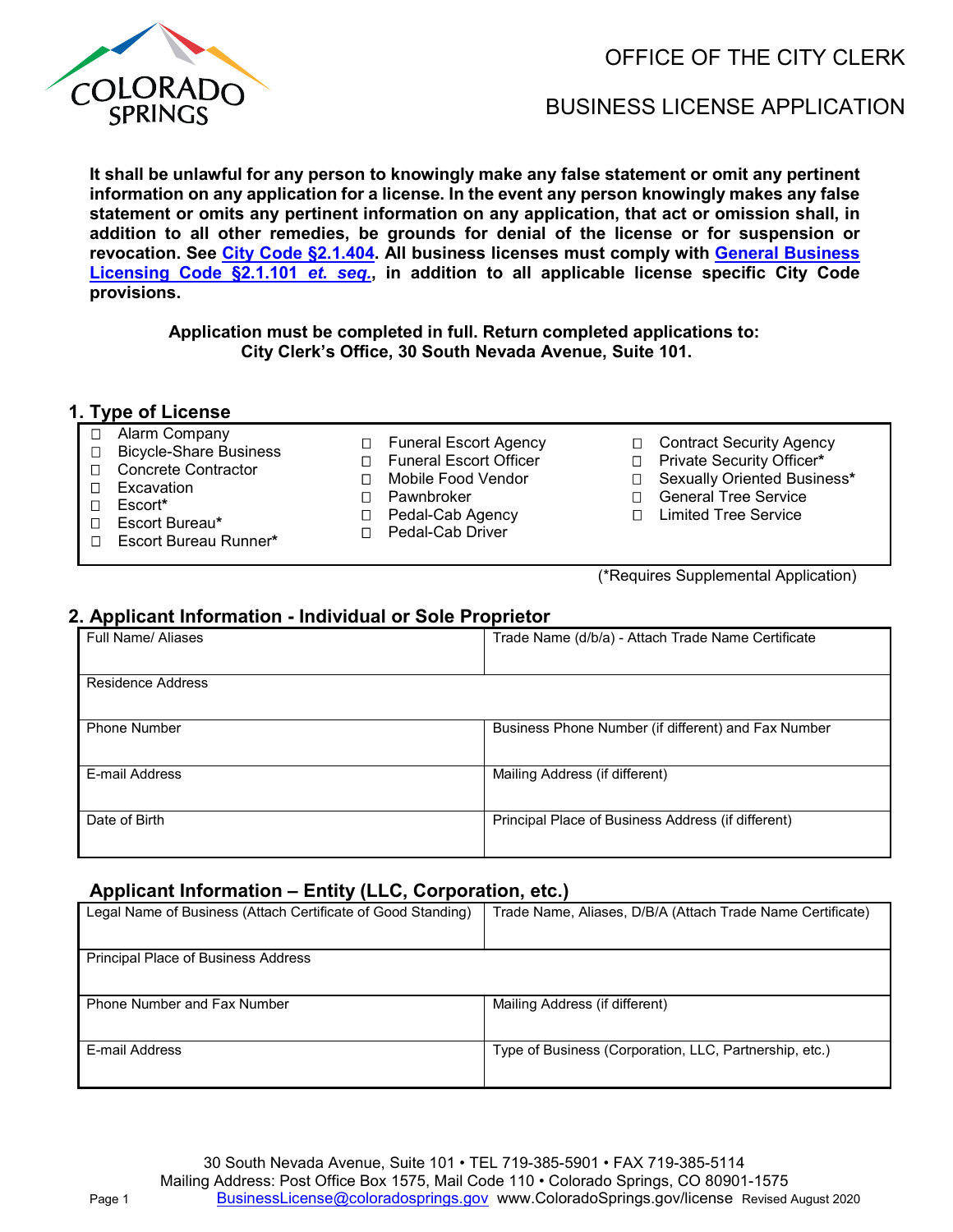### **3. Business Information (**Skip if you are an individual/sole proprietor) (Attach sheets as necessary**) Provide personal information about the principals and managing agents of the business. You may add sheets as needed.**

| Name (including aliases)                    | Title (principal, managing agent, etc.) |
|---------------------------------------------|-----------------------------------------|
|                                             |                                         |
| Residence Address, City, State and Zip Code | <b>Phone Number</b>                     |
|                                             |                                         |
|                                             |                                         |
| E-mail Address                              | Date of Birth                           |
|                                             |                                         |
|                                             |                                         |
| Name (including aliases)                    | Title (principal, managing agent, etc.) |
|                                             |                                         |
| Residence Address, City, State and Zip Code | <b>Phone Number</b>                     |
|                                             |                                         |
|                                             |                                         |
| E-mail Address                              | Date of Birth                           |
|                                             |                                         |
|                                             |                                         |
| Name (including aliases)                    | Title (principal, managing agent, etc.) |
|                                             |                                         |
| Residence Address, City, State and Zip Code | <b>Phone Number</b>                     |
|                                             |                                         |
|                                             |                                         |
| E-mail Address                              | Date of Birth                           |
|                                             |                                         |
|                                             |                                         |

### **4. Provide personal information about the local resident agent of the business for legal service**

| Name (including aliases)                    | <b>Phone Number</b> |
|---------------------------------------------|---------------------|
| Residence Address, City, State and Zip Code | E-mail Address      |

**5. Alarm Company License (Skip if not applying for an Alarm Company License)**

**Indicate types of services to be provided:\_\_\_\_\_\_\_\_\_\_\_\_\_\_\_\_\_\_\_\_\_\_\_\_\_\_\_\_\_\_\_\_\_\_\_\_\_\_**

| Use of owned, non-owned or hired automobiles? $\square$ Yes $\square$ No $\square$ N/A |  |  |  |
|----------------------------------------------------------------------------------------|--|--|--|
|----------------------------------------------------------------------------------------|--|--|--|

**6. Funeral Escort Officer or Pedal-Cab Driver License (Skip if not applying for a Funeral Escort Officer or Pedal-Cab Driver License)** 

**Colorado driver's license number and expiration date: \_\_\_\_\_\_\_\_\_\_\_\_\_\_\_\_\_\_\_\_\_\_\_\_\_\_\_**

**7. Mobile Food Vendor (Skip if not applying for a Mobile Food Vendor License)** 

Indicate the number of units (carts, trucks, etc.) to be operated: **with the summan of the set of the set of the s** 

**Description of food to be sold:\_\_\_\_\_\_\_\_\_\_\_\_\_\_\_\_\_\_\_\_\_\_\_\_\_\_\_\_\_\_\_\_\_\_\_\_\_\_\_\_\_\_\_\_\_\_\_\_**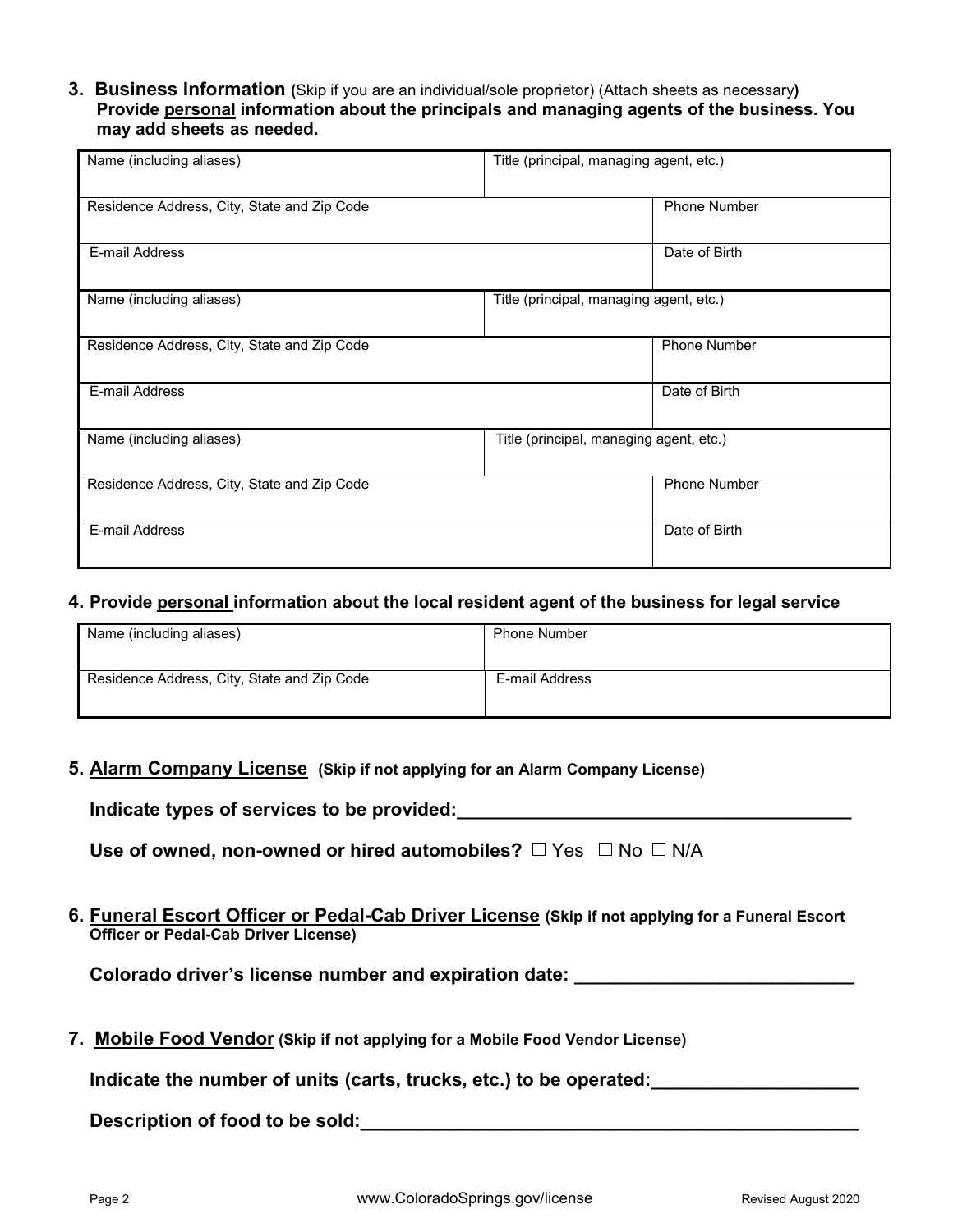**8. Contract Security Agency License (Skip if not applying for a Contract Security Agency License)**

**Indicate types of service to be provided:** □ On Site □ Vehicle Patrol □ Armed □ Unarmed

**Use of owned, non-owned or hired automobiles?**  $\Box$  Yes  $\Box$  No

**9. Tree Service License (Skip if not applying for a Tree Service License)**

**Is the applicant a certified arborist or tree worker of the International Society of Arboriculture (ISA)?** □ Yes □ No

Provide Certified Arborist number and expiration date: \_

# **10.Work History and Residence Address History**

**Complete only for the following applicants: Private Security Agency and Private Security Officer.**

**List applicant work history for the past 5 years. List most recent work history first. Additional principals and managing agents attach separate sheets as necessary.**

| Employer and Job Title | City/State | Dates mm/yy-mm/yy |
|------------------------|------------|-------------------|
| Employer and Job Title | City/State | Dates mm/yy-mm/yy |
| Employer and Job Title | City/State | Dates mm/yy-mm/yy |
| Employer and Job Title | City/State | Dates mm/yy-mm/yy |
| Employer and Job Title | City/State | Dates mm/yy-mm/yy |

**Complete only for the following license types: Private Security Agency, Private Security Officer, Escort Bureau, Escort Bureau Runner, Funeral Escort Agency and Funeral Escort Officer.** 

**List applicant residence addresses for the past 5 years. List most recent address first. Additional principals and managing agents attach separate sheets as necessary.**

| Residence Address, City, State and Zip Code | Dates mm/yy-mm/yy |
|---------------------------------------------|-------------------|
| Residence Address, City, State and Zip Code | Dates mm/yy-mm/yy |
| Residence Address, City, State and Zip Code | Dates mm/yy-mm/yy |
| Residence Address, City, State and Zip Code | Dates mm/yy-mm/yy |
| Residence Address, City, State and Zip Code | Dates mm/yy-mm/yy |
| Residence Address, City, State and Zip Code | Dates mm/yy-mm/yy |